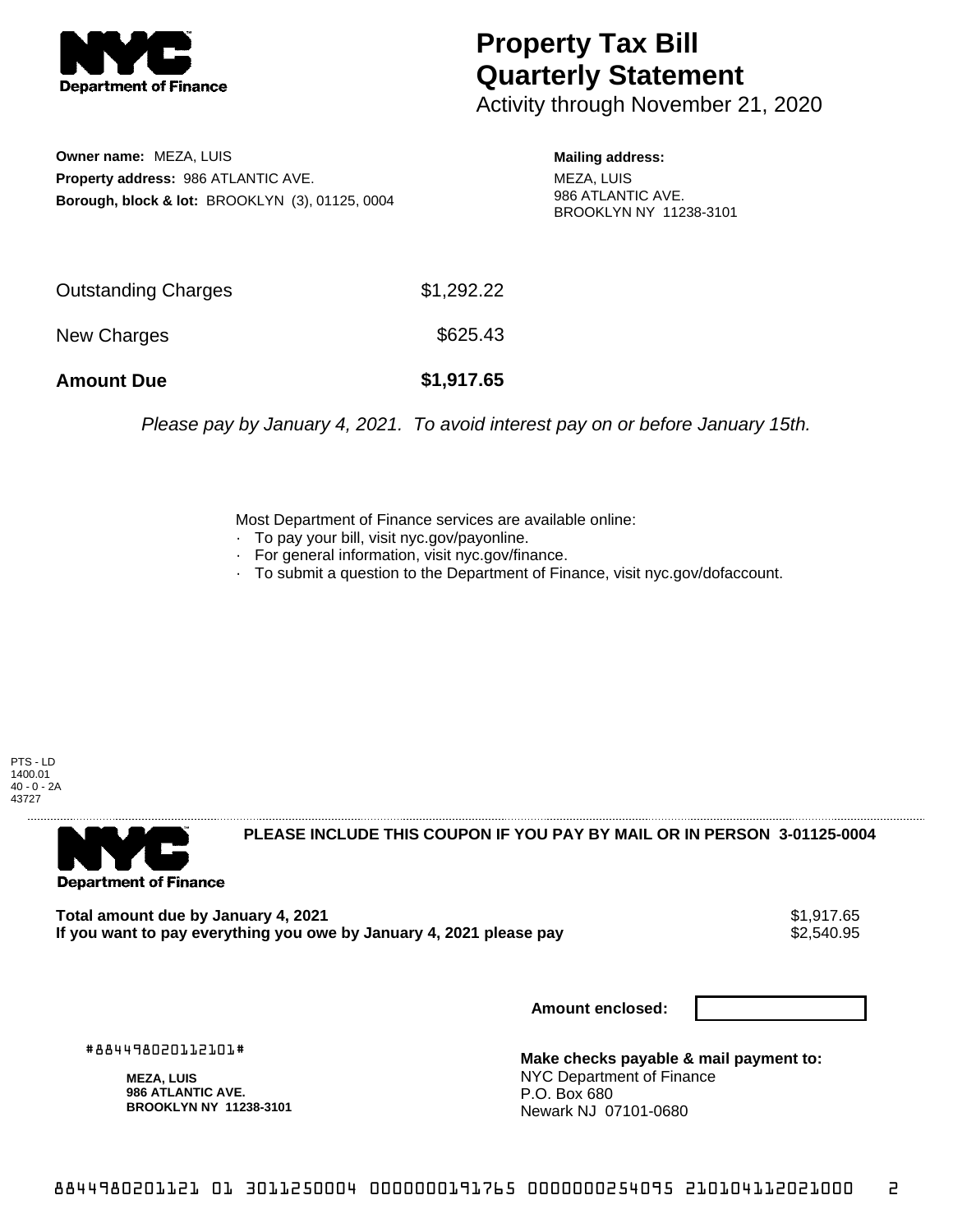

| <b>Billing Summary</b>                                                     | <b>Activity Date Due Date</b>           | Amount        |
|----------------------------------------------------------------------------|-----------------------------------------|---------------|
| Outstanding charges including interest and payments                        |                                         | \$1,292.22    |
| <b>Finance-Property Tax</b>                                                | 01/01/2021                              | \$646.79      |
| <b>Adopted Tax Rate</b>                                                    |                                         | $$-21.36$     |
| <b>Total amount due</b>                                                    |                                         | \$1,917.65    |
| <b>Tax Year Charges Remaining</b>                                          | <b>Activity Date</b><br><b>Due Date</b> | <b>Amount</b> |
| Finance-Property Tax                                                       | 04/01/2021                              | \$646.79      |
| Adopted Tax Rate                                                           |                                         | $$-21.36$     |
| Total tax year charges remaining                                           |                                         | \$625.43      |
| If you want to pay everything you owe by January 4, 2021 please pay        |                                         | \$2,540.95    |
| If you pay everything you owe by January 4, 2021, you would save:          |                                         | \$2.13        |
| How We Calculated Your Property Tax For July 1, 2020 Through June 30, 2021 |                                         |               |
|                                                                            | Overall                                 |               |
| Tax class 2A - 4-6 Unit Residential Rental Bldg                            | <b>Tax Rate</b>                         |               |
| Original tax rate billed                                                   | 12.4730%                                |               |
| New Tax rate                                                               | 12.2670%                                |               |
| <b>Estimated Market Value \$578,000</b>                                    |                                         |               |
|                                                                            |                                         | <b>Taxes</b>  |
| <b>Billable Assessed Value</b>                                             | \$20,742                                |               |
| <b>Taxable Value</b>                                                       | \$20,742 x 12.2670%                     |               |
| <b>Tax Before Abatements and STAR</b>                                      | \$2.544.44                              | \$2,544.44    |
| Annual property tax                                                        |                                         | \$2,544.44    |
| Original property tax billed in June 2020                                  |                                         | \$2,587.16    |
| <b>Change In Property Tax Bill Based On New Tax Rate</b>                   |                                         | $$-42.72$     |

**NEW LAW:** To learn about Local Law 147, which requires residential buildings with three or more units to create a policy on smoking and share it with current and prospective tenants, visit www.nyc.gov/health/tobaccocontrol.

## **Home banking payment instructions:**

- 1. **Log** into your bank or online bill pay website.
- 2. **Add** the new payee: NYC DOF Property Tax. Enter your account number, which is your boro, block and lot, as it appears here: 3-01125-0004 . You may also need to enter the address for the Department of Finance. The address is P.O. Box 680, Newark NJ 07101-0680.
- 3. **Schedule** your online payment using your checking or savings account.

## **Did Your Mailing Address Change?**

If so, please visit us at **nyc.gov/changemailingaddress** or call **311.**

When you provide a check as payment, you authorize us either to use information from your check to make a one-time electronic fund transfer from your account or to process the payment as a check transaction.